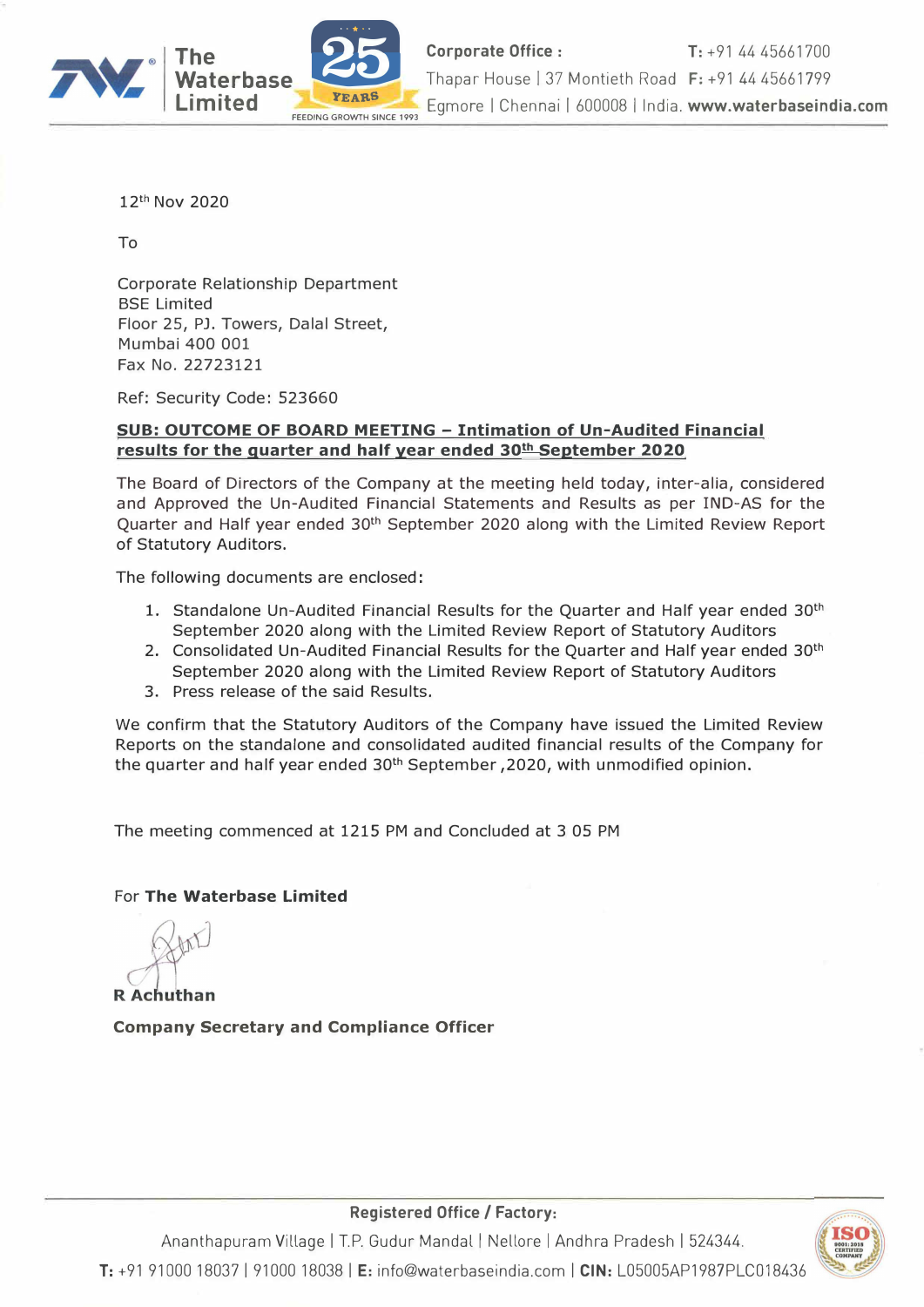|                                                                                                            | THE WATERBASE LIMITED<br>CIN: L05005AP1987PLC018436<br>Registered Office: Ananthapuram Village, Nellore, Andhra Pradesh - 524 344 |                     |                    |                |                   |           |             |  |  |
|------------------------------------------------------------------------------------------------------------|-----------------------------------------------------------------------------------------------------------------------------------|---------------------|--------------------|----------------|-------------------|-----------|-------------|--|--|
| STATEMENT OF UNAUDITED STANDALONE FINANCIAL RESULTS FOR THE QUARTER AND HALF YEAR ENDED SEPTEMBER 30, 2020 |                                                                                                                                   |                     |                    |                |                   |           |             |  |  |
|                                                                                                            | (Rs. in Lakhs)                                                                                                                    |                     |                    |                |                   |           |             |  |  |
|                                                                                                            | SR Milis Stock<br><b>CORRECTIBED</b><br><u>Kommunistis</u>                                                                        |                     |                    |                |                   |           |             |  |  |
| <b>BAG</b>                                                                                                 | <b>BATTANETS</b>                                                                                                                  | <u>Synkilleller</u> | <b>JURGEO 2020</b> | SIR OVIND      | Sen 30, ACO       | SS KOZO   | Markir 2020 |  |  |
|                                                                                                            |                                                                                                                                   | urance:             | Unanghasi          | <b>UTEMBER</b> | <u> UTAHHTA I</u> | UTANGIGI  | Ali Re      |  |  |
|                                                                                                            |                                                                                                                                   |                     |                    |                |                   |           |             |  |  |
|                                                                                                            | Revenue from operations                                                                                                           | 6,780.16            | 6,284.78           | 9,333.45       | 13,064.94         | 21,283.26 | 32,243.22   |  |  |
| HГ                                                                                                         | Other income                                                                                                                      | 50.70               | 22.46              | 115.40         | 73.16             | 172.65    | 237.22      |  |  |
| $\overline{\mathbb{H}}$                                                                                    | Total income (I+II)                                                                                                               | 6,830.86            | 6,307.24           | 9,448.85       | 13,138.10         | 21,455.91 | 32,480.44   |  |  |
| $\overline{W}$                                                                                             | Expenses                                                                                                                          |                     |                    |                |                   |           |             |  |  |
|                                                                                                            | Cost of materials consumed                                                                                                        | 4.765.29            | 3.703.12           | 6.940.62       | 8.468.41          | 13,098.47 | 20,343.62   |  |  |
|                                                                                                            | Purchases of stock-in-trade                                                                                                       | 248.53              | 76.11              | 53.90          | 324.64            | 83.08     | 220.31      |  |  |
|                                                                                                            | Changes in inventories of finished goods, work-in-progress, stock-in-trade &                                                      | (509.71)            | 341.71             | (462.16)       | (168.00)          | 1,765.61  | 2,139.19    |  |  |
|                                                                                                            | <b>Biological assets</b>                                                                                                          |                     |                    |                |                   |           |             |  |  |
|                                                                                                            | Employee benefits expense                                                                                                         | 491.77              | 494.54             | 543.84         | 986.31            | 1,012.30  | 2,112.37    |  |  |
|                                                                                                            | Finance costs                                                                                                                     | 0.12                | 76.40              | 78.77          | 76.52             | 161.66    | 262.02      |  |  |
|                                                                                                            | Depreciation and amortization expenses                                                                                            | 191.83              | 177.92             | 181.74         | 369.75            | 373.54    | 714.19      |  |  |
|                                                                                                            | Other expenses                                                                                                                    | 1.054.67            | 777.02             | 1,142.03       | 1,831.69          | 2,234.80  | 4,200.15    |  |  |
|                                                                                                            | Total expenses                                                                                                                    | 6,242.50            | 5,646.82           | 8.478.74       | 11.889.32         | 18,729.46 | 29,991.85   |  |  |
| $\overline{\vee}$                                                                                          | Profit before tax (III-IV)                                                                                                        | 588.36              | 660.42             | 970.11         | 1,248.78          | 2,726.45  | 2,488.59    |  |  |
| $\overline{M}$                                                                                             | Tax expense:                                                                                                                      |                     |                    |                |                   |           |             |  |  |
|                                                                                                            | (a) Current tax                                                                                                                   | 282.90              | 299.70             | 95.69          | 582.60            | 707.76    | 728.07      |  |  |
|                                                                                                            | (b) Deferred tax                                                                                                                  | (128.44)            | (129.80)           | (17.19)        | (258.24)          | (11.69)   | (93.36)     |  |  |
|                                                                                                            | Total tax expense                                                                                                                 | 154.46              | 169.90             | 78.50          | 324.36            | 696.07    | 634.71      |  |  |
| $\overline{v}$                                                                                             | Profit for the period (V-VI)                                                                                                      | 433.90              | 490.52             | 891.61         | 924.42            | 2,030.38  | 1,853.88    |  |  |
| VIII                                                                                                       | Other comprehensive income                                                                                                        |                     |                    |                |                   |           |             |  |  |
|                                                                                                            | (a) Items that will not be reclassified to profit or loss                                                                         | (6.23)              | (6.22)             | 2.68           | (12.45)           | 5.36      | (24.89)     |  |  |
|                                                                                                            | (b) Income tax relating to items that will not be reclassified to profit or loss                                                  | 1.56                | 1.57               | (0.41)         | 3.13              | (1.35)    | 6.26        |  |  |
| $\overline{X}$                                                                                             | Total comprehensive income for the period (VII+VIII)                                                                              | 429.23              | 485.87             | 893.88         | 915.10            | 2,034.39  | 1,835.25    |  |  |
| 区                                                                                                          | Paid-up equity share capital (Face value: Rs. 10 per share)                                                                       | 4,142.68            | 4,142.68           | 4,142.68       | 4,142.68          | 4,142.68  | 4,142.68    |  |  |
| $\overline{\mathsf{x}}$                                                                                    | Other equity                                                                                                                      |                     | $\blacksquare$     |                |                   |           | 14,245.77   |  |  |
| $\overline{X}$                                                                                             | Earnings per equity share (of Rs. 10 each) - not annualised (in Rs.):                                                             |                     |                    |                |                   |           |             |  |  |
|                                                                                                            | (a) Basic                                                                                                                         | 1.05                | 1.18               | 2.15           | 2.23              | 4.90      | 4.48        |  |  |
|                                                                                                            | (b) Diluted                                                                                                                       | 1.05                | 1.18               | 2.15           | 2.23              | 4.90      | 4.48        |  |  |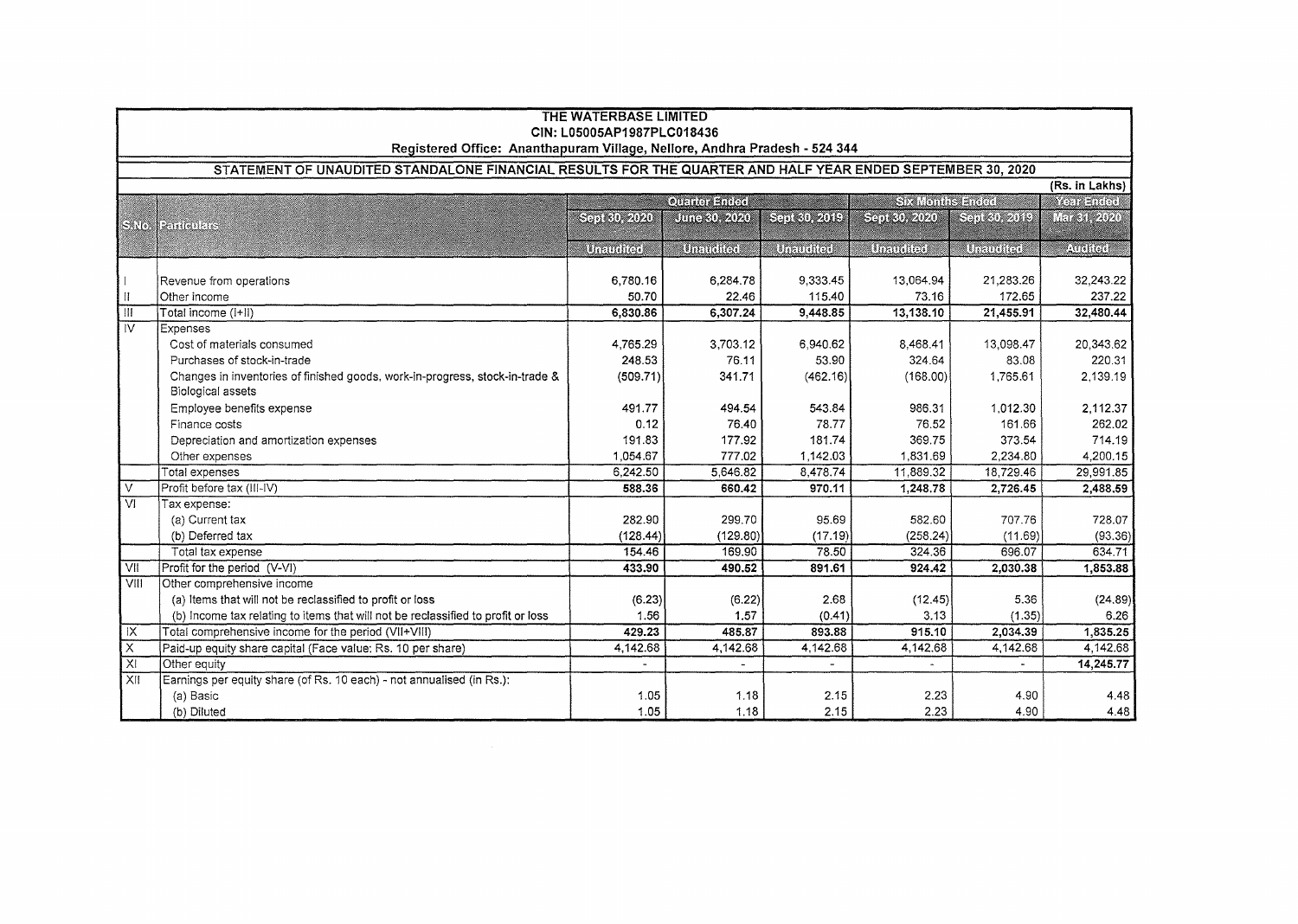|                  | THE WATERBASE LIMITED<br>CIN: L05005AP1987PLC018436                                                                                                   |                    |                   |
|------------------|-------------------------------------------------------------------------------------------------------------------------------------------------------|--------------------|-------------------|
|                  | Registered Office: Ananthapuram Village, Nellore, Andhra Pradesh - 524 344<br>STATEMENT OF STANDALONE ASSETS AND LIABILITIES AS AT SEPTEMBER 30, 2020 |                    |                   |
|                  |                                                                                                                                                       |                    | (Rs. in Lakhs)    |
|                  |                                                                                                                                                       |                    |                   |
|                  |                                                                                                                                                       | ්ප බැපිවු බලිනි.   | A SERIO (NETES) P |
| <b>PTRIBURTS</b> |                                                                                                                                                       | 701                | <b>MAN</b>        |
|                  |                                                                                                                                                       |                    |                   |
|                  |                                                                                                                                                       | <b>Manufact</b>    | Andreal           |
| ł.               | <b>ASSETS</b>                                                                                                                                         |                    |                   |
|                  | 1 Non-current assets                                                                                                                                  |                    |                   |
|                  | (a) Property, plant and equipmer                                                                                                                      | 6,566.77           | 6,873.97          |
|                  | (b) Right to Use asset                                                                                                                                | 130.32             | 3,15              |
|                  | (c) Capital work in progress                                                                                                                          | 49.30              | 62.70             |
|                  | (d) Intangible assets                                                                                                                                 | 116.57             | 124.82            |
|                  | (e) Financial assets                                                                                                                                  |                    |                   |
|                  | Investments in subsidiaries<br>$\left( i\right)$                                                                                                      | 5.50               | 5.50              |
|                  | Other financial assets<br>(ii)                                                                                                                        | 1.00               | 1.00              |
| (1)              | Deferred tax asset (net                                                                                                                               | 376.76             | 115.39<br>85.96   |
|                  | (g) Non-current tax asset (net                                                                                                                        |                    | 255.82            |
|                  | (h) Other non-current assets                                                                                                                          | 264.91<br>7,511.13 | 7,528.31          |
|                  | <b>Total non-current assets</b>                                                                                                                       |                    |                   |
|                  |                                                                                                                                                       |                    |                   |
|                  | 2 Current assets                                                                                                                                      | 11.08              | 21.79             |
|                  | (a) Biological assets                                                                                                                                 | 2,877.29           | 6,241.41          |
|                  | (b) Inventories                                                                                                                                       |                    |                   |
| (c)              | <b>Financial assets</b>                                                                                                                               | 8,066.45           | 7,439.35          |
|                  | Trade receivables<br>$\left( 0 \right)$                                                                                                               | 1,169.79           | 1,549.57          |
|                  | Cash and cash equivalents<br>(i)<br>Other balances with bank                                                                                          | 4.902.75           | 723.66            |
|                  | (iii)<br>Other financial assets<br>(iv)                                                                                                               | 41.64              | 10.56             |
|                  | (d) Other current assets                                                                                                                              | 275.04             | 293.19            |
|                  | <b>Total current assets</b>                                                                                                                           | 17,344.04          | 16,279.53         |
|                  |                                                                                                                                                       |                    |                   |
|                  | <b>TOTAL ASSETS</b>                                                                                                                                   | 24,855.17          | 23,807.84         |
|                  | <b>II. EQUITY AND LIABILITIES</b>                                                                                                                     |                    |                   |
| 1 Equity         |                                                                                                                                                       |                    |                   |
|                  | (a) Equity share capital                                                                                                                              | 4,142.68           | 4,142.68          |
|                  | (b) Other equity                                                                                                                                      | 15,160.88          | 14,245.77         |
|                  |                                                                                                                                                       | 19,303.56          | 18,388.45         |
|                  | 2 Non-current liabilities                                                                                                                             |                    |                   |
|                  | (a) Financial liabilities                                                                                                                             |                    |                   |
|                  | Borrowings<br>$\left( i\right)$                                                                                                                       | 0.98               | 526.73            |
|                  | Other financial liabilities<br>(i)                                                                                                                    | 188.30             | 179.46            |
|                  | Lease liabilities<br>(iii)                                                                                                                            | 110.12             |                   |
|                  | (b) Provisions                                                                                                                                        | 316.40             | 268.28            |
|                  | (c) Other liabilities                                                                                                                                 | 17.52              | 17.47             |
|                  | <b>Total non-current liabilities</b>                                                                                                                  | 633.32             | 991.94            |
|                  |                                                                                                                                                       |                    |                   |
|                  | <b>3 Current liabilities</b>                                                                                                                          |                    |                   |
|                  | (a) Financial Liabilities                                                                                                                             |                    |                   |
|                  | Borrowings<br>$\left( i\right)$                                                                                                                       | 0.51               | 418.35            |
|                  | Trade payables<br>(ii)                                                                                                                                |                    |                   |
|                  | (a) total outstanding dues of micro enterprises and sma                                                                                               |                    | 17.39             |
|                  | enterprises                                                                                                                                           | 82.86              |                   |
|                  | (b) total outstanding dues of creditors other than micri-                                                                                             | 2.487.83           | 2,025.72          |
|                  | enterprises and small enterprises                                                                                                                     |                    | 3.92              |
|                  | Lease liabilities<br>(iii)                                                                                                                            | 23.97<br>1,755.57  |                   |
|                  | Other financial liabilities<br>(iv)                                                                                                                   |                    | 1,805.11<br>35.30 |
|                  | (b) Provisions                                                                                                                                        | 54.40              |                   |
|                  | (c) Other current liabilities                                                                                                                         | 134.04             | 121.66            |
|                  | (d) Current tax liabilities (net)                                                                                                                     | 379.11             |                   |
|                  | <b>Total current liabilities</b>                                                                                                                      | 4,918.29           | 4,427.45          |
|                  | TOTAL EQUITY AND LIABILITIES                                                                                                                          | 24,855.17          | 23,807.84         |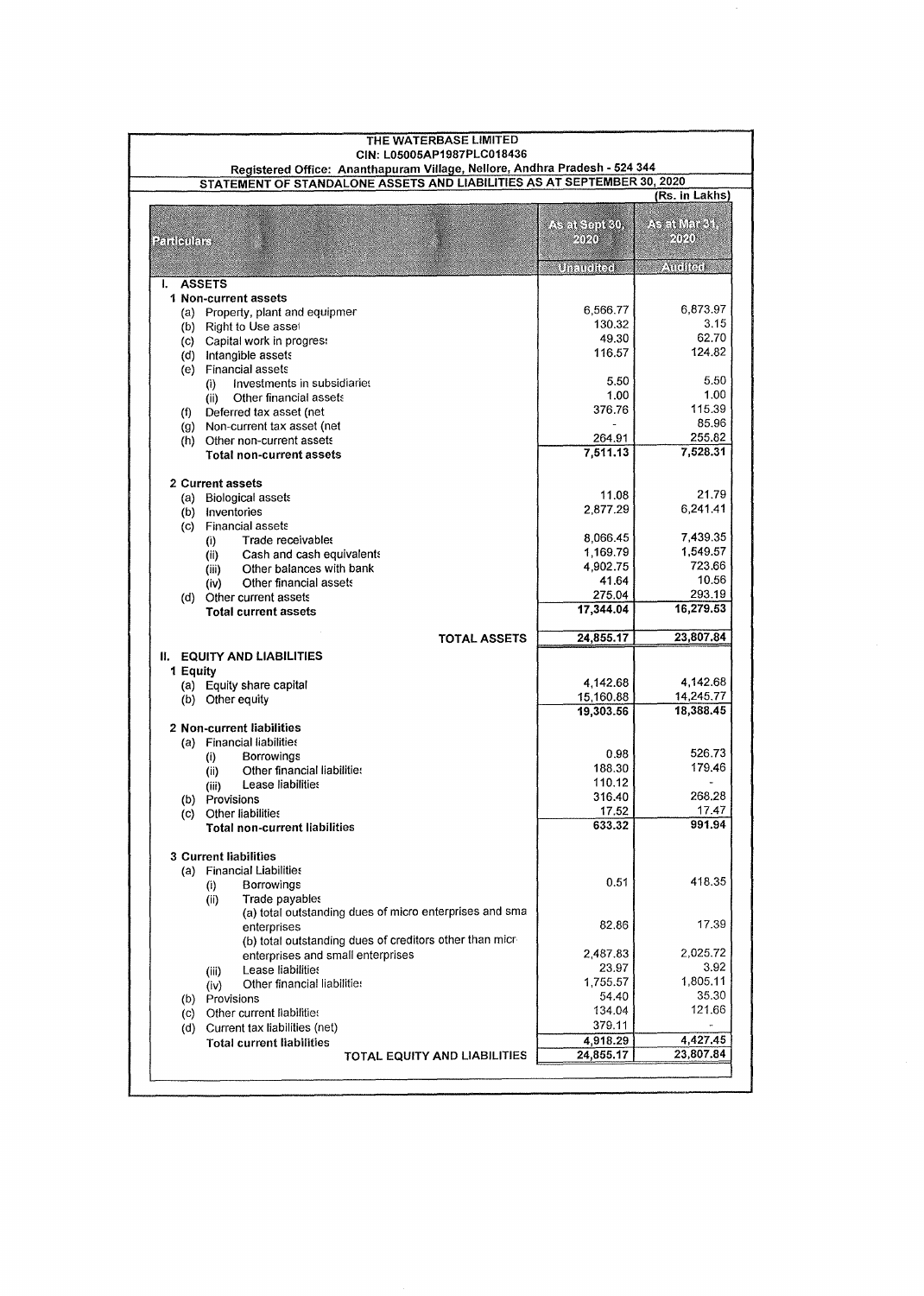|                                                                               | THE WATERBASE LIMITED<br>CIN: L05005AP1987PLC018436<br>Registered Office: Ananthapuram Village, Nellore, Andhra Pradesh - 524 344 |                           |             |             |                                     |  |  |  |  |
|-------------------------------------------------------------------------------|-----------------------------------------------------------------------------------------------------------------------------------|---------------------------|-------------|-------------|-------------------------------------|--|--|--|--|
| STATEMENT OF STANDALONE CASH FLOWS FOR THE HALF YEAR ENDED SEPTEMBER 30, 2020 |                                                                                                                                   |                           |             |             |                                     |  |  |  |  |
|                                                                               | (Rs. in Lakhs)                                                                                                                    |                           |             |             |                                     |  |  |  |  |
| Zinghar                                                                       |                                                                                                                                   | <b>Standard Committee</b> | TIKO WI     |             | <b>Shelizion</b><br><b>Sham</b> bar |  |  |  |  |
| А.                                                                            | CASH FLOW FROM OPERATING ACTIVITIES                                                                                               |                           |             |             |                                     |  |  |  |  |
|                                                                               | Profit Before Tax                                                                                                                 |                           | 1,248.78    |             | 2,726.45                            |  |  |  |  |
|                                                                               | Adjustments for:                                                                                                                  |                           |             |             |                                     |  |  |  |  |
|                                                                               | Depreciation and amortisation expenses                                                                                            | 357.30                    |             | 364.10      |                                     |  |  |  |  |
|                                                                               | Depreciation on Right of Use asset                                                                                                | 12.45                     |             | 9.44        |                                     |  |  |  |  |
|                                                                               | Finance Cost on Lease liabilities                                                                                                 | 4.42                      |             | 1.03        |                                     |  |  |  |  |
|                                                                               | Finance costs                                                                                                                     | 72.10                     |             | 161.63      |                                     |  |  |  |  |
|                                                                               | Interest income                                                                                                                   | (73.17)                   |             | (20.63)     |                                     |  |  |  |  |
|                                                                               | Provisions for bad and doubtful debts and advances                                                                                | 480.07                    |             | 205.51      |                                     |  |  |  |  |
|                                                                               | Provision for Inventory                                                                                                           | 11.02                     |             | 21.32       |                                     |  |  |  |  |
|                                                                               | Loss on fair valuation of biological assets                                                                                       |                           |             | 0.92        |                                     |  |  |  |  |
|                                                                               | Unrealised foreign exchange loss / (profit)                                                                                       | (1.84)                    |             |             |                                     |  |  |  |  |
|                                                                               |                                                                                                                                   |                           | 862.35      |             | 743.32                              |  |  |  |  |
|                                                                               | Operating profit before working capital changes                                                                                   |                           | 2,111.13    |             | 3.469.77                            |  |  |  |  |
|                                                                               | Changes in working capital:                                                                                                       |                           |             |             |                                     |  |  |  |  |
|                                                                               | Adjustments for (increase) / decrease in operating assets:                                                                        |                           |             |             |                                     |  |  |  |  |
|                                                                               | Inventories                                                                                                                       | 3,353.10                  |             | 5,747.22    |                                     |  |  |  |  |
|                                                                               | Trade receivables                                                                                                                 | (1, 105.33)               |             | (7, 140.51) |                                     |  |  |  |  |
|                                                                               | <b>Biological assets</b>                                                                                                          | 10.71                     |             | 23.09       |                                     |  |  |  |  |
|                                                                               | Other assets (non-current and current)                                                                                            | 7.18                      |             | 98.17       |                                     |  |  |  |  |
|                                                                               | Other financial assets (non-current and current)                                                                                  |                           |             | 0.25        |                                     |  |  |  |  |
|                                                                               | Adjustments for (decrease) / increase in operating liabilities:                                                                   |                           |             |             |                                     |  |  |  |  |
|                                                                               | Trade payables                                                                                                                    | 527.57                    |             | (388.34)    |                                     |  |  |  |  |
|                                                                               | Other financial liabilities ( (non-current and current))                                                                          | 272.17                    |             | 535.26      |                                     |  |  |  |  |
|                                                                               | Other liabilities (non-current and current)                                                                                       | 12.44                     |             | 245.75      |                                     |  |  |  |  |
|                                                                               | Provisions (non-current and current)                                                                                              | 54.77                     |             | (123.18)    |                                     |  |  |  |  |
|                                                                               |                                                                                                                                   |                           | 3,132.61    |             | (1,002.29)                          |  |  |  |  |
|                                                                               | Cash generated from operations                                                                                                    |                           | 5,243.74    |             | 2,467.48                            |  |  |  |  |
|                                                                               | Net income taxses paid                                                                                                            |                           | (117.52)    |             | (551.79)                            |  |  |  |  |
|                                                                               | NET CASH GENERATED FROM OPERATING ACTIVITIES (A)                                                                                  |                           | 5,126.22    |             | 1,915.69                            |  |  |  |  |
| В.                                                                            | CASH FLOW FROM INVESTING ACTIVITIES:                                                                                              |                           |             |             |                                     |  |  |  |  |
|                                                                               | Purchase of property, plant and equipment and intangible assets                                                                   | (58.92)                   |             | (179.38)    |                                     |  |  |  |  |
|                                                                               | Proceeds from fixed deposits                                                                                                      | 6.895.91                  |             | 203.77      |                                     |  |  |  |  |
|                                                                               | Investmenst in fixed deposits                                                                                                     | (11, 075.00)              |             | (310.74)    |                                     |  |  |  |  |
|                                                                               | Interest received on deposits and others                                                                                          | 42.09                     |             | 51.42       |                                     |  |  |  |  |
|                                                                               | NET CASH USED IN INVESTING ACTIVITIES (B)                                                                                         |                           | (4, 195.92) |             | (234.93)                            |  |  |  |  |
| C.                                                                            | CASH FLOW FROM FINANCING ACTIVITIES:                                                                                              |                           |             |             |                                     |  |  |  |  |
|                                                                               | Repayment of non-current borrowings from Banks                                                                                    | (799.15)                  |             | (154.77)    |                                     |  |  |  |  |
|                                                                               | Finance costs                                                                                                                     | (79.21)                   |             | (161.63)    |                                     |  |  |  |  |
|                                                                               | Dividend paid (including dividend distribution tax)                                                                               |                           |             | (749.13)    |                                     |  |  |  |  |
|                                                                               | Principal repayment of Lease liabilities                                                                                          | (9.46)                    |             | (10.87)     |                                     |  |  |  |  |
|                                                                               | Finance Cost on Lease liabilities                                                                                                 | (4.42)                    |             | (1.03)      |                                     |  |  |  |  |
|                                                                               | NET CASH USED IN FINANCING ACTIVITIES (C)                                                                                         |                           | (892.24)    |             | (1,077.43)                          |  |  |  |  |
|                                                                               |                                                                                                                                   |                           |             |             |                                     |  |  |  |  |
|                                                                               | NET INCREASE IN CASH AND CASH EQUIVALENTS (A + B + C)                                                                             |                           | 38.06       |             | 603.33                              |  |  |  |  |
|                                                                               | Cash and cash equivalents as at Apr 1                                                                                             |                           | 1,131.22    |             | (900.10)                            |  |  |  |  |
|                                                                               | Cash and cash equivalents as at Sep 30 (Refer note (i) below)                                                                     |                           | 1,169.28    |             | (296.77)                            |  |  |  |  |
|                                                                               | Net Increase in cash and cash equivalents                                                                                         |                           | 38.06       |             | 603.33                              |  |  |  |  |
|                                                                               |                                                                                                                                   |                           |             |             |                                     |  |  |  |  |

Notes: i. Cash and cash equivalents as at Sep 30, 2020

|                                                                                  |                  | <b>PROVIDER</b>    |       |                      |
|----------------------------------------------------------------------------------|------------------|--------------------|-------|----------------------|
| Cash in hand                                                                     |                  | 3.79               |       | 2.09                 |
| Balances with banks:                                                             |                  |                    |       |                      |
| In current accounts<br>Deposits with original maturity of less than three months | 216.00<br>950.00 | 1,166.00           | 13.25 | 13.25                |
|                                                                                  |                  |                    |       |                      |
| Bank Overdraft and Cash Credit Facilities<br>Total                               |                  | (0.51)<br>1,169.28 |       | (312.11)<br>(296.77) |

ii. The above statement of cash flow has been prepared under the 'Indirect method' as set out in Indian Accounting Standard (Ind AS) 7-Statement of Cash Flows.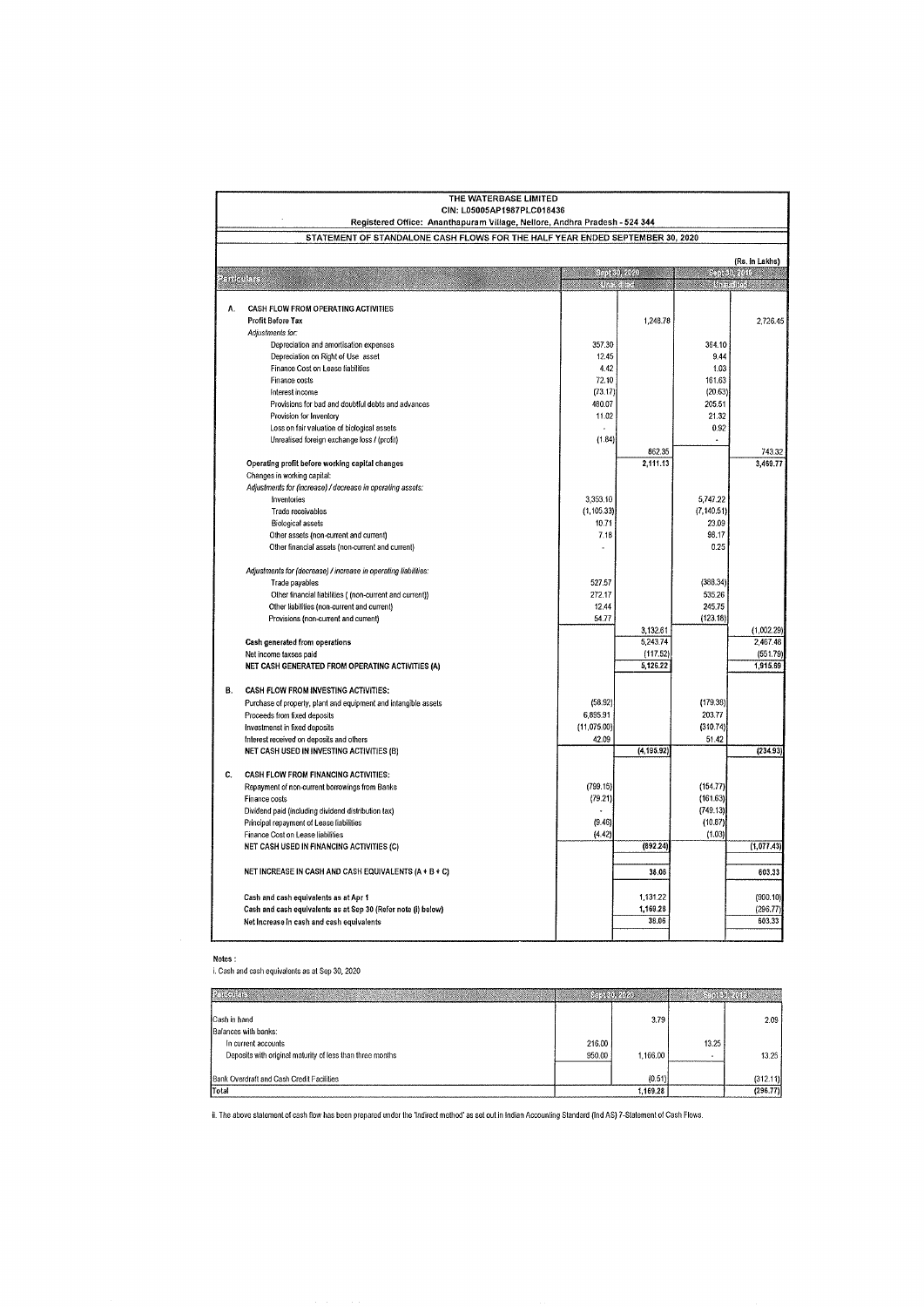Notes:

- a) There is only one reportable segment namely Manufacture & Sale of Shrimp aquaculture products as envisaged in Ind AS - 108 on 'Operating Segments' and information pertaining to segment is not applicable for the Company. This is consistent with the internal reporting to the chief operating decision makers.
- b) In view of the seasonal nature of Aquaculture Industry, the financial results of the quarter are not indicative of full year performance.
- c) The financial results including the balance sheet and statement of cash flow were reviewed by the Audit Committee and approved by the Board of
- d) Directors of the Company at its meeting held on November 12, 2020 This Statement is as per Regulation 33 of the SEBI (listing Obligations and Disclosure Requirements) Regulations, 2015.
- e) The Company continues to manufacture and supply Shrimp aquaculture products, being considered as essential items, in the current unprecedented COVID-19 pandemic. The outbreak of COVID-19 pandemic and the resulting lockdown across the world has affected the Company's operations for the quarter and half year ended September 30, 2020. Accordingly, the Company has considered the possible effects that may result from the pandemic on the carrying amounts of property, plant and equipment, investments, inventories, receivables and other current assets. The Company has evaluated its liquidity position, recoverability of such assets and based on current estimates expects the carrying amount of these assets will be recovered. The Company has estimated its liabilities in line with the current situation. The Company has considered internal and external information upto the date of approval of these standalone financial results. The impact of COVID-19 on the Company's financial results may differ from that estimated as at the date of approval of these financial results. The Company will continue to<br>closely monitor any material changes to future economic conditions. The impact that cannot be reliably predicted at this stage.

By order of the Board

ricum de la gregoria

Vikramaditya Mohan Thapar Chairman

Place: New Delhi Date: November 12, 2020 DIN:00030967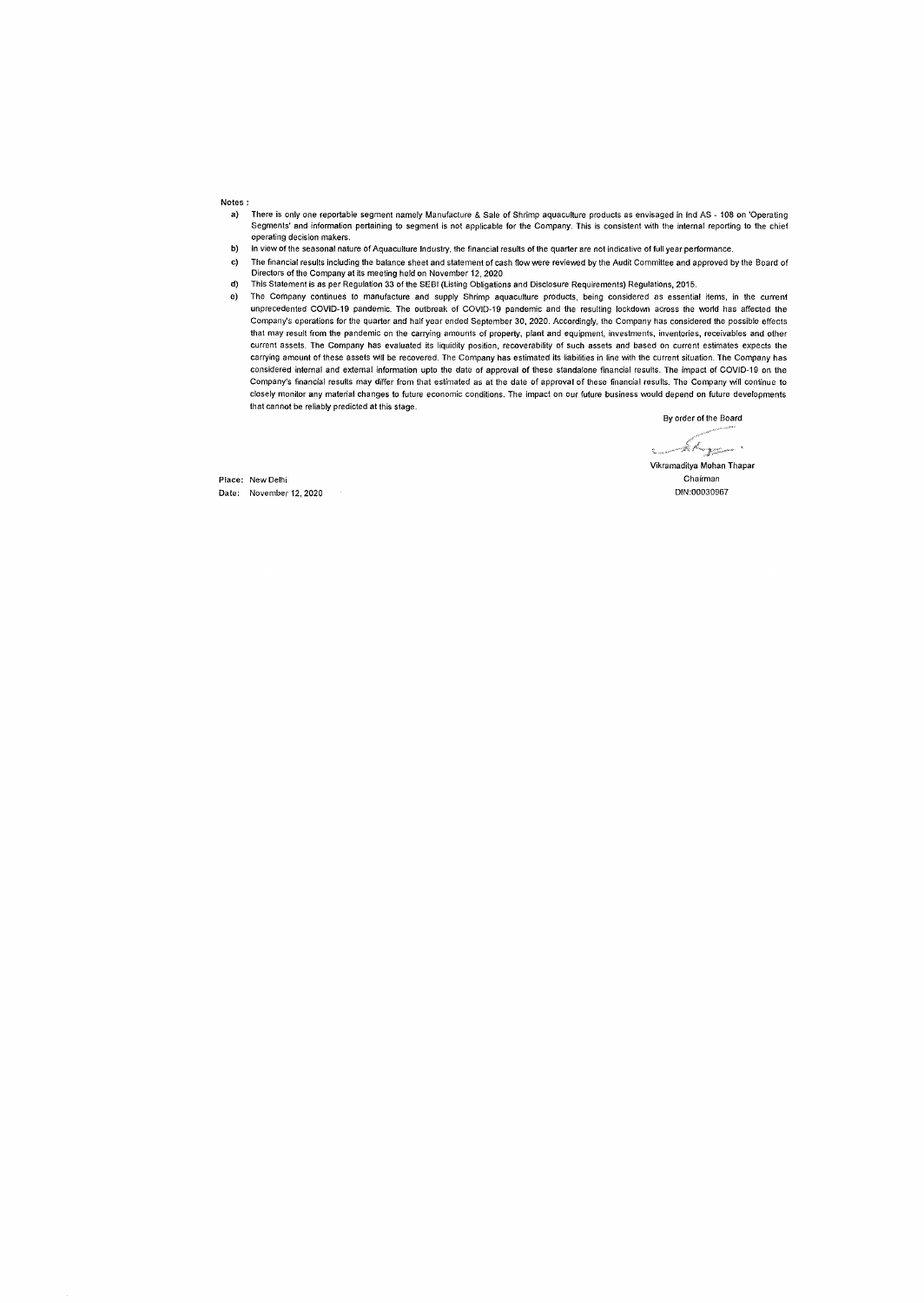# Deloitte Haskins & Sells LLP

Chartered Accountants 13th & 14th Floor Building-Omega Bengal Intelligent Park Block-EP & GP, Sector-V Salt Lake Electronics Complex Kolkata-700 091

Tel: +91 336 6121 1000 Fax: +91 336 6121 1001

**INDEPENDENT AUDITOR'S REVIEW REPORT ON REVIEW OF INTERIM STANDALONE FINANCIAL RESULTS** 

#### **TO THE BOARD OF DIRECTORS OF THE WATERBASE LIMITED**

- 1. We have reviewed the accompanying Statement of Standalone Unaudited Financial Results of **THE WATERBASE LIMITED** ("the Company"), for the quarter and six months ended 30 September, 2020 ("the Statement"), being submitted by the Company pursuant to the requirement of Regulation 33 of the SEBI (Listing Obligations and Disclosure Requirements) Regulations, 2015, as amended.
- 2. This Statement, which is the responsibility of the Company's Management and approved by the Company's Board of Directors, has been prepared in accordance with the recognition and measurement principles laid down in the Indian Accounting Standard 34 "Interim Financial Reporting" ("Ind AS 34"), prescribed under Section 133 of the Companies Act, 2013 read with relevant rules issued thereunder and other accounting principles generally accepted in India. Our responsibility is to express a conclusion on the Statement based on our review.
- 3. We conducted our review of the Statement in accordance with the Standard on Review Engagements (SRE) 2410 'Review of Interim financial Information Performed by the Independent Auditor of the Entity', issued by the Institute of Chartered Accountants of India (ICAI). A review of interim financial information consists of making inquiries, primarily of the Company's personnel responsible for financial and accounting matters and applying analytical and other review procedures. A review is substantially less in scope than an audit conducted in accordance with Standards on Auditing specified under section 143(10) of the Companies Act, 2013 and consequently does not enable us to obtain assurance that we would become aware of all significant matters that might be identified in an audit. Accordingly, we do not express an audit opinion.
- 4. Based on our review conducted as stated in paragraph 3 above, nothing has come to our attention that causes us to believe that the accompanying Statement, prepared in accordance with the recognition and measurement principles **laid** down in the aforesaid Indian Accounting Standard and other accounting principles generally accepted in India, has not disclosed the information required to be disclosed in terms of Regulation 33 of the SEBI (Listing Obligations and Disclosure Requirements) Regulations, 2015, as amended, including the manner in which it is to be disclosed, or that it contains any material misstatement.

For **Deloitte Haskins** & **Sells LLP**  Chartered Accountants (Firm's Registration No. 117366W/W-100018) ABHIJIT  $\bigcirc$  Digitally signed by BANDYOP<sup>e</sup> BANDYOPADHYAY ADHYAY . ~;~•;~~ :o~~3~~ **Abhijit Bandyopadhyay**  Partner (Membership No. 054785) UDIN: 20054785AAAAFW7295

Kolkata, November 12, 2020

Regd. Office: Indiabulls Finance Centre, Tower 3, 27th-32nd Floor, Senapati Bapat Marg, Elphinstone Road (West), Mumbai-400 013,<br>Maharashtra, India.<br>(LLP Identification No. AAB-8737)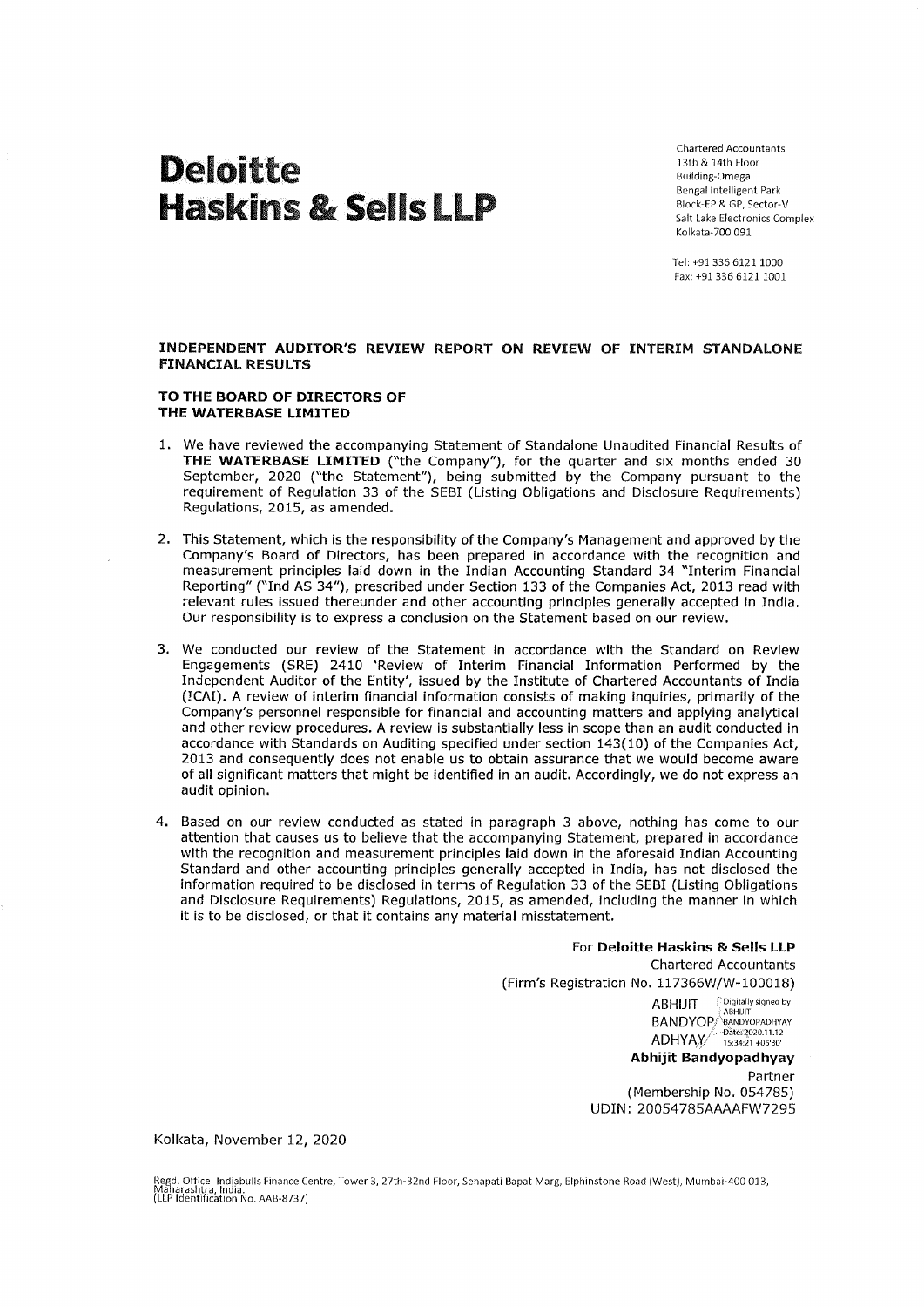|                            | <b>THE WATERBASE LIMITED</b>                                               |  |  |  |
|----------------------------|----------------------------------------------------------------------------|--|--|--|
| CIN: L05005AP1987PLC018436 |                                                                            |  |  |  |
|                            | Registered Office: Ananthapuram Village, Nellore, Andhra Pradesh - 524 344 |  |  |  |

 $\rightarrow$ 

### **STATEMENT OF UNAUDITED CONSOLIDATED FINANCIAL RESULTS FOR THE QUARTER AND HALF YEAR ENDED SEPTEMBER 30, 2020**

|                         | (Rs. in Lakhs)<br><b>SK Montas Enclas</b>                                                         |                     |              |                     |                    |  |  |
|-------------------------|---------------------------------------------------------------------------------------------------|---------------------|--------------|---------------------|--------------------|--|--|
|                         |                                                                                                   | <b>Cuther Ended</b> | Year England |                     |                    |  |  |
|                         | <b>SATO   PARTICULARE</b>                                                                         | SHIKID ADAD         | Unis 60 2020 | SIIKU ZPU           | <b>MET 51 2020</b> |  |  |
|                         |                                                                                                   | <b>Unamentaci</b>   | Uranda       | <b>TITELE STATE</b> | <b>Alence</b>      |  |  |
|                         | Revenue from operations                                                                           | 6,780.16            | 6.284.78     | 13.064.94           | 32.243.22          |  |  |
| $\mathbf{  }$           | Other income                                                                                      | 50.70               | 22.46        | 73.16               | 237.22             |  |  |
| $\overline{\mathbb{H}}$ | Total income (I+II)                                                                               | 6,830.86            | 6,307.24     | 13,138.10           | 32,480.44          |  |  |
| $\overline{N}$          | <b>Expenses</b>                                                                                   |                     |              |                     |                    |  |  |
|                         | Cost of materials consumed                                                                        | 4,765.29            | 3,703.12     | 8,468.41            | 20,343.62          |  |  |
|                         | Purchases of stock-in-trade                                                                       | 248.53              | 76.11        | 324.64              | 220.31             |  |  |
|                         | Changes in inventories of finished goods, work-in-progress, stock-in-trade & Biological<br>assets | (509.71)            | 341.71       | (168.00)            | 2,139.19           |  |  |
|                         | Employee benefits expense                                                                         | 491.77              | 494.54       | 986.31              | 2,112.37           |  |  |
|                         | Finance costs                                                                                     | 0.12                | 76.40        | 76.52               | 262.02             |  |  |
|                         | Depreciation and amortization expenses                                                            | 191.83              | 177.92       | 369.75              | 714.19             |  |  |
|                         | Other expenses                                                                                    | 1,055.03            | 777.20       | 1,832.23            | 4,204.97           |  |  |
|                         | Total expenses                                                                                    | 6,242.86            | 5,647.00     | 11,889.86           | 29,996.67          |  |  |
| $\overline{V}$          | Profit before tax (III-IV)                                                                        | 588.00              | 660.24       | 1,248.24            | 2,483.77           |  |  |
| $\overline{w}$          | Tax expense:                                                                                      |                     |              |                     |                    |  |  |
|                         | (a) Current tax                                                                                   | 282.90              | 299.70       | 582.60              | 728.07             |  |  |
|                         | (b) Deferred tax                                                                                  | (128.44)            | (129.80)     | (258.24)            | (93.36)            |  |  |
|                         | Total tax expense                                                                                 | 154.46              | 169.90       | 324.36              | 634.71             |  |  |
| VII                     | Profit for the period (V-VI)                                                                      | 433.54              | 490.34       | 923.88              | 1,849.06           |  |  |
| VIII                    | Other comprehensive income                                                                        |                     |              |                     |                    |  |  |
|                         | (a) Items that will not be reclassified to profit or loss                                         | (6.23)              | (6.22)       | (12.45)             | (24.89)            |  |  |
|                         | (b) Income tax relating to items that will not be reclassified to profit or loss                  | 1.56                | 1.57         | 3.13                | 6.26               |  |  |
| IX                      | Total comprehensive income for the period (VII+VIII)                                              | 428.87              | 485.69       | 914.56              | 1.830.43           |  |  |
| $\overline{\mathsf{x}}$ | Paid-up equity share capital (Face value: Rs. 10 per share)                                       | 4,142.68            | 4,142.68     | 4,142.68            | 4,142.68           |  |  |
| $\overline{X}$          | Other equity                                                                                      |                     |              |                     | 14,240.95          |  |  |
| XII                     | Earnings per equity share (of Rs. 10 each) - not annualised (in Rs.):                             |                     |              |                     |                    |  |  |
|                         | (a) Basic                                                                                         | 1.05                | 1.18         | 2.23                | 4.46               |  |  |
|                         | (b) Diluted                                                                                       | 1.05                | 1.18         | 2.23                | 4.46               |  |  |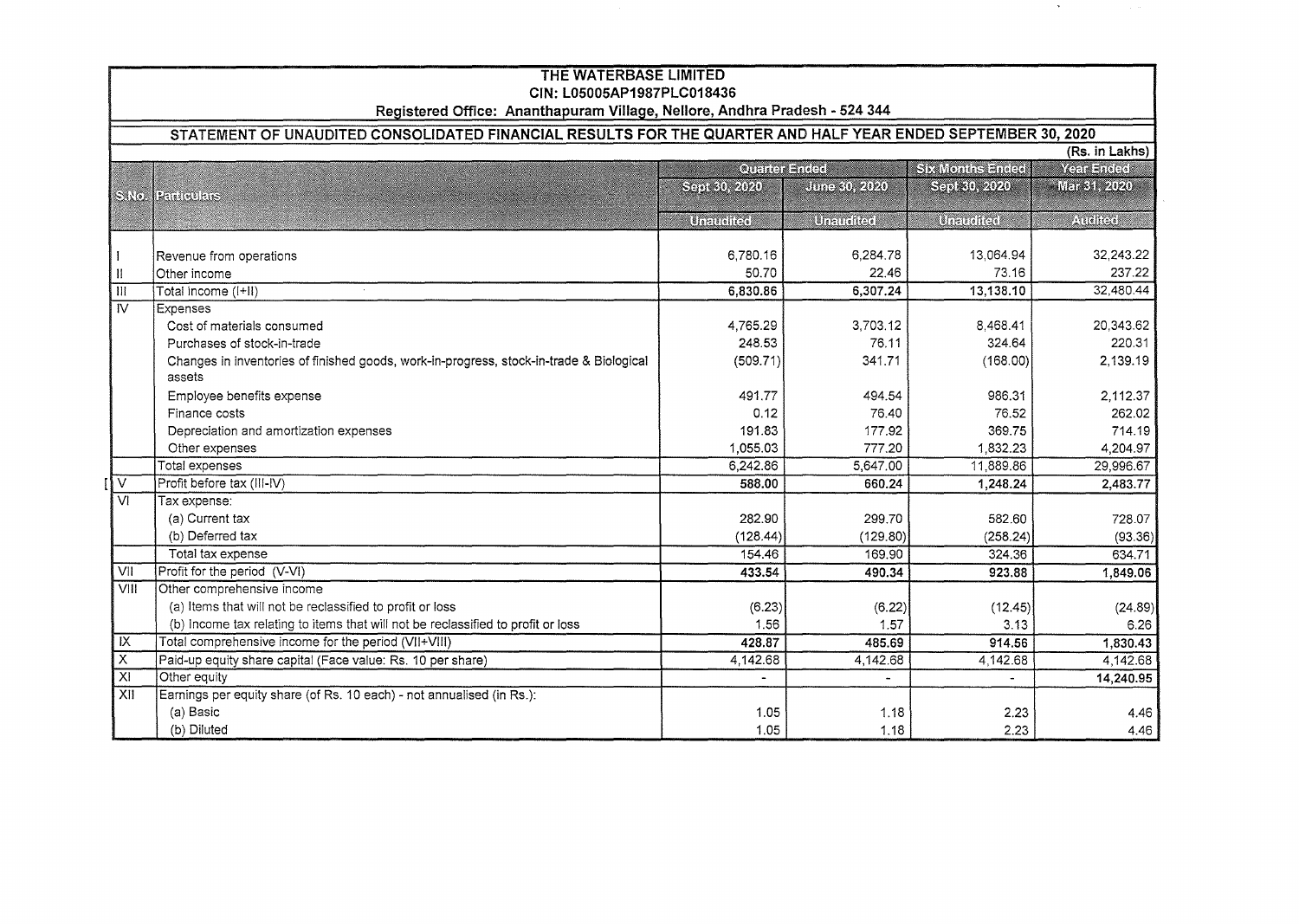|                        | THE WATERBASE LIMITED                                                                                    |                         |                       |
|------------------------|----------------------------------------------------------------------------------------------------------|-------------------------|-----------------------|
|                        | CIN: L05005AP1987PLC018436<br>Registered Office: Ananthapuram Village, Nellore, Andhra Pradesh - 524 344 |                         |                       |
|                        | STATEMENT OF CONSOLIDATED ASSETS AND LIABILITIES AS AT SEPTEMBER 30, 2020                                |                         |                       |
|                        |                                                                                                          |                         | (Rs. in Lakhs)        |
|                        |                                                                                                          |                         |                       |
|                        |                                                                                                          | A-atSaata               | 不是我们有必须               |
| <b>Santonials</b>      |                                                                                                          | 7070                    | (10)                  |
|                        |                                                                                                          | Unamelical              | <b>Atolicul</b>       |
| I.                     | <b>ASSETS</b>                                                                                            |                         |                       |
|                        | 1 Non-current assets                                                                                     |                         |                       |
|                        | (a) Property, plant and equipment                                                                        | 6,566.77                | 6,873.97              |
|                        | (b) Right to Use asset                                                                                   | 130.32                  | 3.15                  |
|                        | (c) Capital work in progress                                                                             | 49.30                   | 62.70                 |
|                        | (d) Intangible assets                                                                                    | 116.57                  | 124.82                |
|                        | (e) Financial assets                                                                                     |                         |                       |
|                        | Other financial assets<br>(i)                                                                            | 1.00                    | 1.00                  |
|                        | (f) Deferred tax asset (net)                                                                             | 376.76                  | 115.39                |
|                        | (g) Non-current tax asset (net)                                                                          |                         | 85.96                 |
|                        | (h) Other non-current assets                                                                             | 264.91                  | 255.82<br>7,522.81    |
|                        | Total non-current assets                                                                                 | 7,505.63                |                       |
|                        | 2 Current assets                                                                                         |                         |                       |
|                        | (a) Biological assets                                                                                    | 11.08                   | 21.79                 |
|                        | (b) Inventories                                                                                          | 2,877.29                | 6,241.41              |
| $\left( \circ \right)$ | <b>Financial assets</b>                                                                                  |                         |                       |
|                        | Trade receivables<br>(i)                                                                                 | 8,066.45                | 7,439.35              |
|                        | Cash and cash equivalents<br>(ii)                                                                        | 1,170.57                | 1,550.35              |
|                        | Other balances with bank<br>(iii)                                                                        | 4,902.75                | 723.66                |
|                        | Other financial assets<br>(iv)                                                                           | 41.64                   | 10.56                 |
|                        | (d) Other current assets                                                                                 | 275.27                  | 293.43                |
|                        | <b>Total current assets</b>                                                                              | 17,345.05               | 16,280.55             |
|                        | <b>TOTAL ASSETS</b>                                                                                      | 24,850.68               | 23,803.36             |
|                        |                                                                                                          |                         |                       |
| и.                     | <b>EQUITY AND LIABILITIES</b>                                                                            |                         |                       |
| 1 Equity               |                                                                                                          |                         |                       |
|                        | (a) Equity share capital                                                                                 | 4.142.68                | 4,142.68<br>14,240.95 |
|                        | (b) Other equity                                                                                         | 15, 155.52<br>19,298.20 | 18,383.63             |
|                        |                                                                                                          |                         |                       |
|                        | 2 Non-current liabilities                                                                                |                         |                       |
|                        | (a) Financial liabilities                                                                                |                         |                       |
|                        | Borrowings<br>$\left( i\right)$                                                                          | 0.98                    | 526.73                |
|                        | Other financial liabilities<br>(i)                                                                       | 188.30                  | 179.46                |
|                        | Lease liabilities<br>(iii)                                                                               | 110.12                  |                       |
|                        | (b) Provisions                                                                                           | 316.40                  | 268.28                |
|                        | (c) Other liabilities                                                                                    | 17.52                   | 17.47                 |
|                        | <b>Total non-current liabilities</b>                                                                     | 633.32                  | 991.94                |
|                        | <b>3 Current liabilities</b>                                                                             |                         |                       |
|                        | (a) Financial Liabilities                                                                                |                         |                       |
|                        | Borrowings<br>$\langle i \rangle$                                                                        | 0.51                    | 418.35                |
|                        | Trade payables<br>(i)                                                                                    |                         |                       |
|                        | (a) total outstanding dues of micro enterprises and small                                                |                         |                       |
|                        | enterprises                                                                                              | 82.86                   | 17.39                 |
|                        | (b) total outstanding dues of creditors other than micro                                                 |                         |                       |
|                        | enterprises and small enterprises                                                                        | 2,488.16                | 2,026.06              |
|                        | Lease liabilities<br>(iii)                                                                               | 23,97                   | 3.92                  |
|                        | Other financial liabilities<br>(iv)                                                                      | 1,756.11                | 1,805.11              |
|                        | (b) Provisions                                                                                           | 54.40                   | 35.30                 |
| (c)                    | Other current liabilities                                                                                | 134.04                  | 121.66                |
|                        | (d) Current tax liabilities (net)                                                                        | 379.11                  |                       |
|                        | <b>Total current liabilities</b>                                                                         | 4,919.16                | 4,427.79              |
|                        | TOTAL EQUITY AND LIABILITIES                                                                             | 24,850.68               | 23,803.36             |
|                        |                                                                                                          |                         |                       |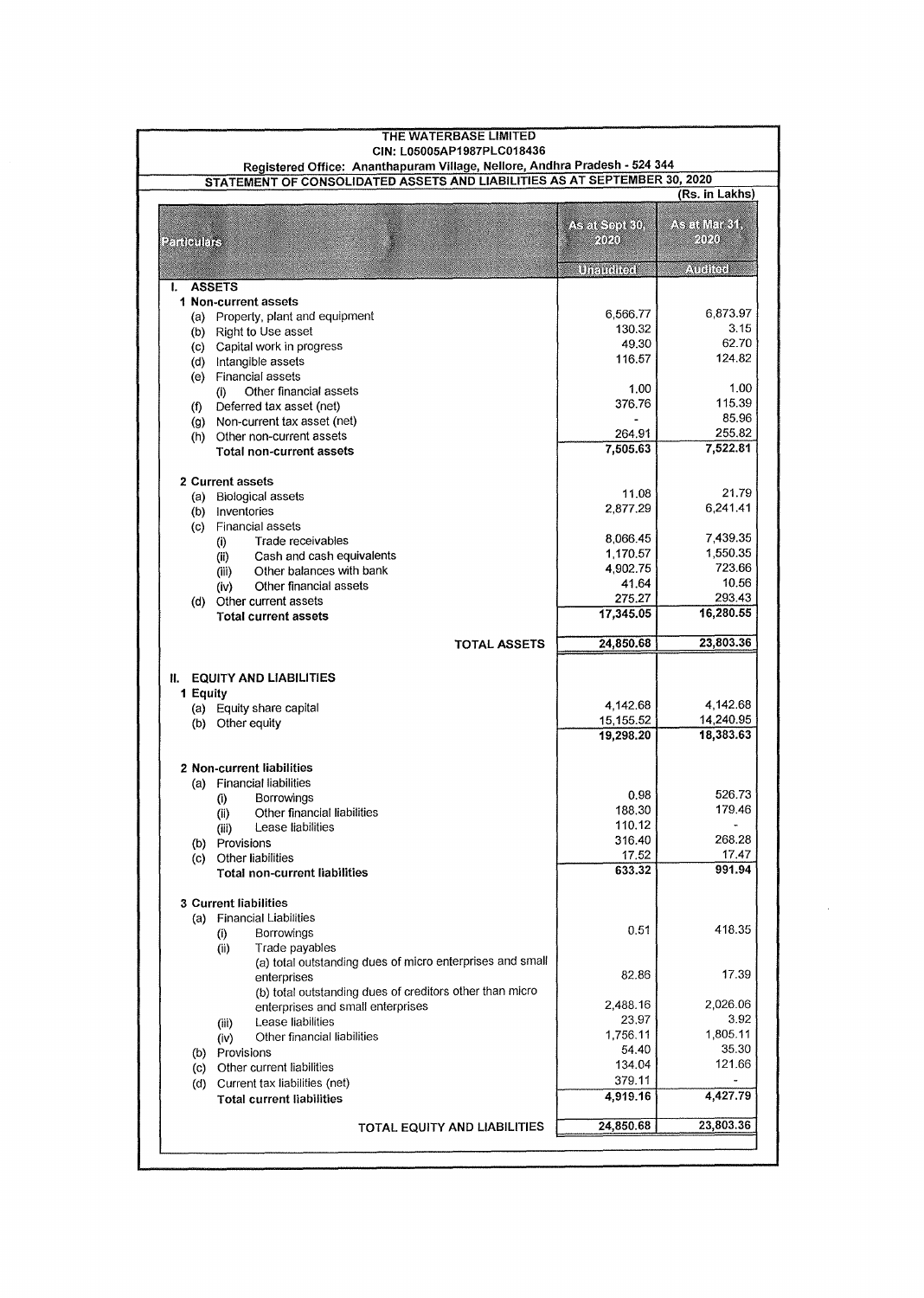|                | THE WATERBASE LIMITED<br>CIN: L05005AP1987PLC018436                             |             |             |
|----------------|---------------------------------------------------------------------------------|-------------|-------------|
|                | Registered Office: Ananthapuram Village, Nellore, Andhra Pradesh - 524 344      |             |             |
|                | STATEMENT OF CONSOLIDATED CASH FLOWS FOR THE HALF YEAR ENDED SEPTEMBER 30, 2020 |             |             |
|                |                                                                                 |             |             |
| <b>Rudomar</b> |                                                                                 |             | See 30 2020 |
|                |                                                                                 |             | Unauditori  |
| А.             | <b>CASH FLOW FROM OPERATING ACTIVITIES</b>                                      |             |             |
|                | <b>Profit Before Tax</b>                                                        |             | 1,248.24    |
|                | Adjustments for:                                                                |             |             |
|                | Depreciation and amortisation expenses                                          | 357.30      |             |
|                | Depreciation on Right of Use asset                                              | 12.45       |             |
|                | Finance cost on lease liabilities                                               | 442         |             |
|                | Finance costs                                                                   | 72.10       |             |
|                | Interest income                                                                 | (73.17)     |             |
|                | Provisions for bad and doubtful debts and advances                              | 480.07      |             |
|                | Provision for Inventory                                                         | 11.02       |             |
|                | Unrealised foreign exchange loss / (profit)                                     | (1.84)      |             |
|                |                                                                                 |             | 862.35      |
|                | Operating profit before working capital changes                                 |             | 2,110.59    |
|                | Changes in working capital:                                                     |             |             |
|                | Adjustments for (increase) / decrease in operating assets:                      |             |             |
|                | Inventories                                                                     | 3,353.10    |             |
|                | Trade receivables                                                               | (1, 105.33) |             |
|                | <b>Biological assets</b>                                                        | 10.71       |             |
|                | Other assets (non-current and current)                                          | 9.07        |             |
|                |                                                                                 |             |             |
|                | Other financial assets (non-current and current)                                |             |             |
|                | Adjustments for (decrease) / increase in operating liabilities:                 |             |             |
|                | Trade payables                                                                  | 527.57      |             |
|                | Other financial liabilities (non-current and current)                           | 270.82      |             |
|                | Other liabilities (non-current and current)                                     | 12.44       |             |
|                | Provisions (non-current and current)                                            | 54.77       |             |
|                |                                                                                 |             | 3,133.15    |
|                | Cash generated from operations                                                  |             | 5.243.74    |
|                | Net income taxses paid                                                          |             | (117.52)    |
|                | NET CASH GENERATED FROM OPERATING ACTIVITIES (A)                                |             | 5,126.22    |
| В.             | <b>CASH FLOW FROM INVESTING ACTIVITIES:</b>                                     |             |             |
|                | Purchase of property, plant and equipment and intangible assets                 | (58.92)     |             |
|                | Proceeds from fixed deposits                                                    | 6,895.91    |             |
|                | Investmenst in fixed deposits                                                   | (11,075.00) |             |
|                | Interest received on deposits and others                                        | 42.09       |             |
|                | <b>NET CASH USED IN INVESTING ACTIVITIES (B)</b>                                |             | (4, 195.92) |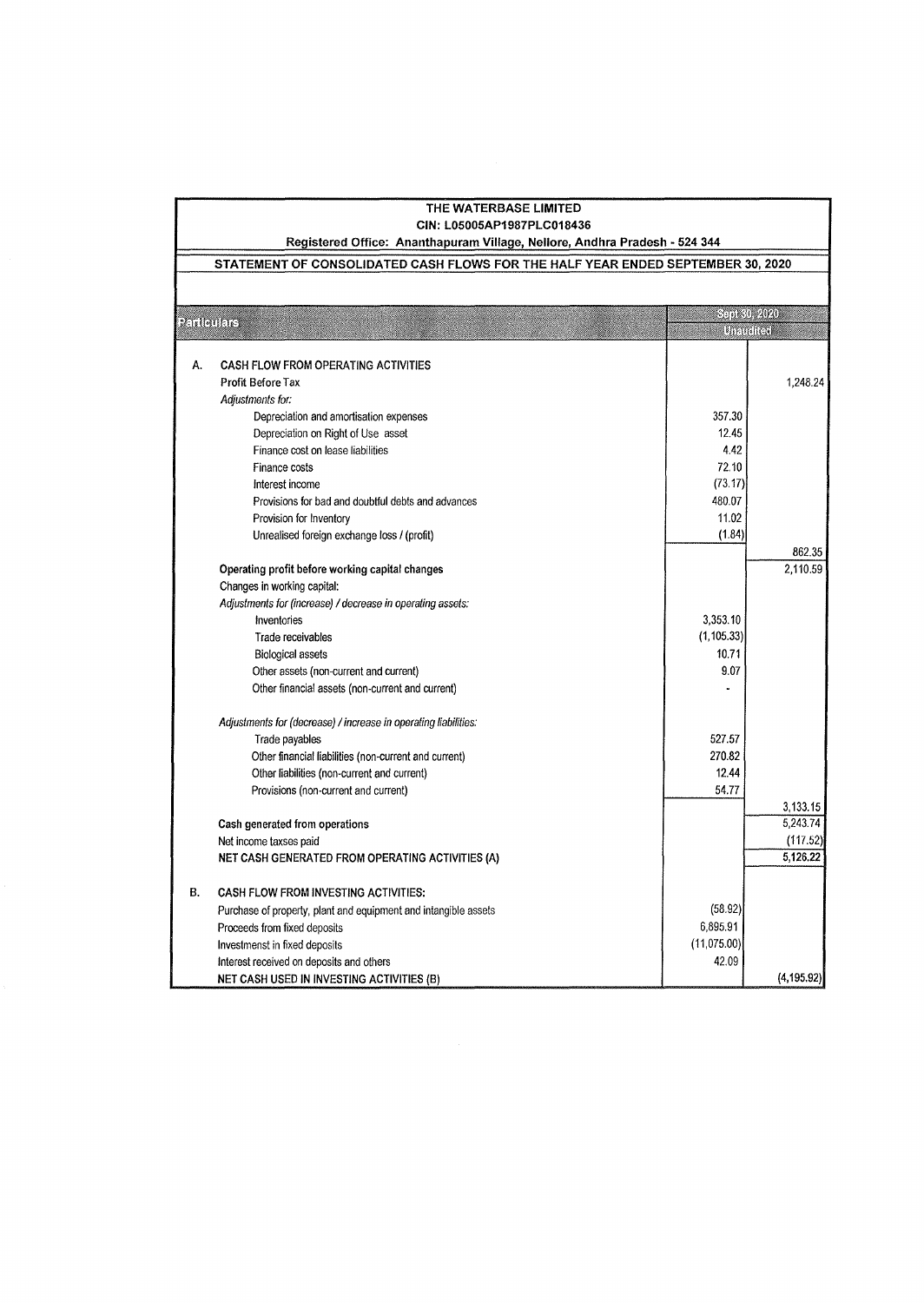| C. | <b>CASH FLOW FROM FINANCING ACTIVITIES:</b>                   |          |          |
|----|---------------------------------------------------------------|----------|----------|
|    | Repayment of non-current borrowings from Banks                | (799.15) |          |
|    | Finance costs                                                 | (79.21)  |          |
|    | Principal repayment of Lease liabilities                      | (9.46)   |          |
|    | Finance cost on lease liabilities                             | (4.42)   |          |
|    | NET CASH USED IN FINANCING ACTIVITIES (C)                     |          | (892.24) |
|    | NET INCREASE IN CASH AND CASH EQUIVALENTS $(A + B + C)$       |          | 38.06    |
|    | Cash and cash equivalents as at Apr 1                         |          | 1,132.00 |
|    | Cash and cash equivalents as at Sep 30 (Refer note (i) below) |          | 1,170.06 |
|    | Net increase in cash and cash equivalents                     |          | 38.06    |
|    |                                                               |          |          |

i. **Cash and cash equivalents as at Sep 30, 2020** 

| <b>E25 MADE NEW</b>                                       |        | SSSKII AVA |
|-----------------------------------------------------------|--------|------------|
| Cash in hand                                              |        | 3.79       |
| Balances with banks:<br>In current accounts               | 216.78 |            |
| Deposits with original maturity of less than three months | 950.00 | 1,166.78   |
| Bank Overdraft and Cash Credit Facilities                 |        | (0.51)     |
| Total                                                     |        | 1,170.06   |

ii. The above statement of cash flow has been prepared under the 'Indirect method' as set out in Indian Accounting Standard (Ind AS) 7-Statement of Cash Flows.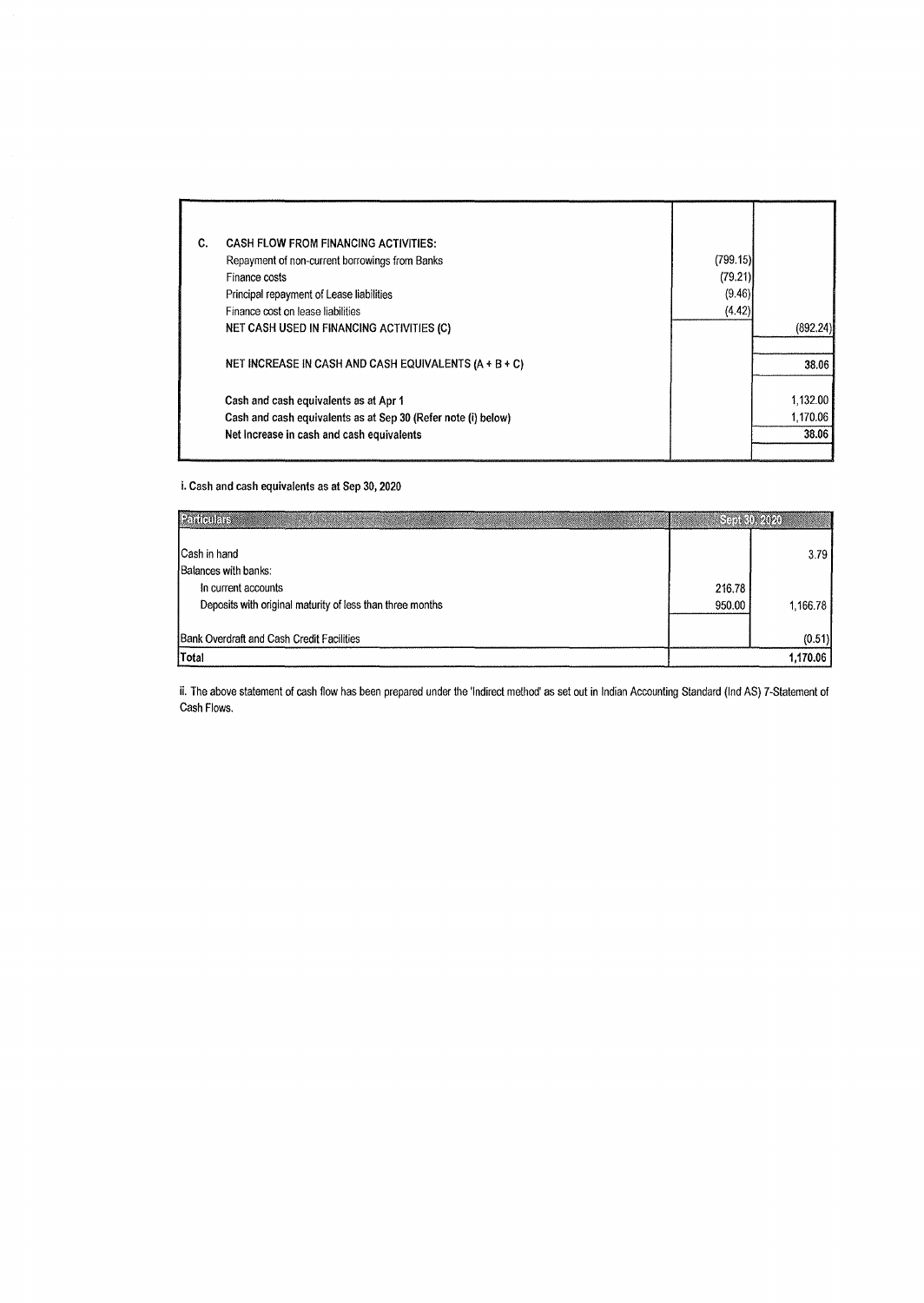#### **Notes:**

a) There is only one reportable segment namely Manufacture & Sale of Shrimp aquaculture products as envisaged in

Ind AS - 108 on 'Operating Segments' and information pertaining to segment is not applicable for the Group. This is consistent with the internal reporting to the chief operating decision makers.

- b) In view of the seasonal nature of Aquaculture Industry, the financial results of the quarter are not indicative of full year performance.
- c) This is the third quarter of preparation of consolidated financial statements pursuant to acquisition of controlling stake in Saatatya Vistaar Oorja Bengaluru Private Limited during the quarter ended March 31, 2020 by the Parent Company, hence comparative figures for the corresponding previous quarter and half year ended September 30, 2019 have not been presented.
- d) The financial results including the balance sheet and statement of cash flow were reviewed by the Audit Committee

and approved by the Board of Directors of the Group at its meeting held on November 12, 2020

- e) This Statement is as per Regulation 33 of the SEBI (Listing Obligations and Disclosure Requirements) Regulations, 2015.
- f) The Group continues to manufacture and supply Shrimp aquaculture products, being considered as essential items, in the current unprecedented COVID-19 pandemic. The outbreak of COVID-19 pandemic and the resulting lockdown across the world has affected the Group's operations for the quarter and half year ended September 30, 2020. Accordingly, the Group has considered the possible effects that may result from the pandemic on the carrying amounts of property, plant and equipment, investments, inventories, receivables and other current assets. The Group has evaluated its liquidity position, recoverability of such assets and based on current estimates expects the carrying amount of these assets **will** be recovered. The Group has estimated its liabilities in line with the current situation. The Group has considered internal and external information upto the date of approval of these consolidated financial results. The impact of COVID-19 on the Group's financial results may differ from that estimated as at the date of approval of these financial results. The Group will continue to closely monitor any material changes to future economic conditions. The impact on our future business would depend on future developments that cannot be reliably predicted at this stage.

By order of the Board

**Vikramaditya Mohan Thapar**  Chairman DIN:00030967

**Place:** New Delhi **Date:** November 12, 2020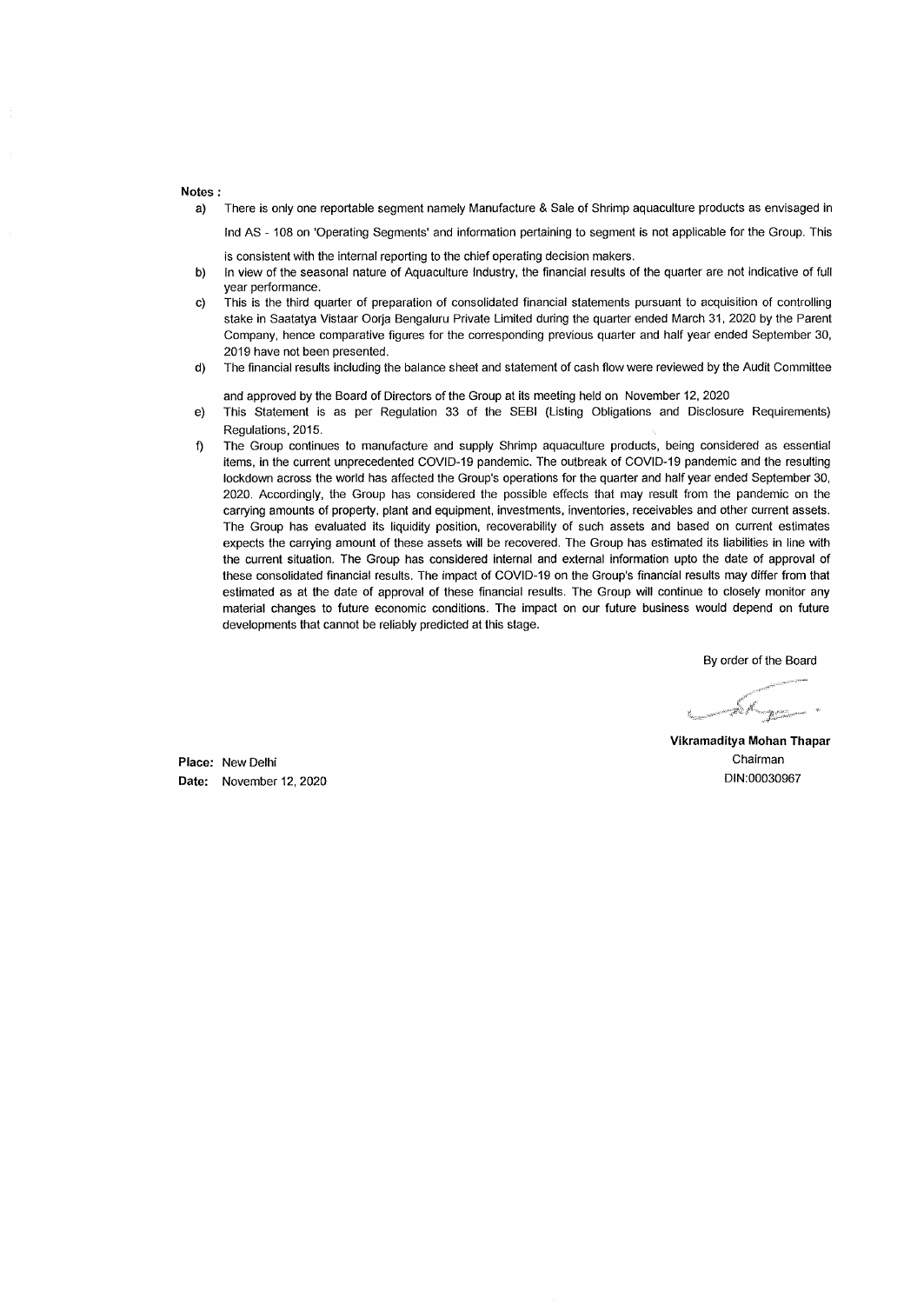# Deloitte Haskins & Sells LLP

Chartered Accountants 13th & 14th Floor Building-Omega Bengal Intelligent Park Block-EP & GP, Sector-V Salt Lake Electronics Complex Kolkata-700 091

Tel: +91 336 6121 1000 Fax: +91 336 61211001

#### **INDEPENDENT AUDITOR'S REVIEW REPORT ON REVIEW OF INTERIM CONSOLIDATED FINANCIAL RESULTS**

#### **TO THE BOARD OF DIRECTORS OF THE WATERBASE LIMITED**

- 1. We have reviewed the accompanying Statement of Consolidated Unaudited Financial Results of **THE WATERBASE LIMITED** ("the Parent") and its subsidiary (the Parent and its subsidiary together referred to as "the Group"), for the quarter and six months ended 30 September, 2020 ("the Statement") being submitted by the Parent pursuant to the requirement of Regulation 33 of the SEBI (Listing Obligations and Disclosure Requirements) Regulations, 2015, as amended.
- 2. This Statement, which is the responsibility of the Parent's Management and approved by the Parent's Board of Directors, has been prepared in accordance with the recognition and measurement principles laid down in the Indian Accounting Standard 34 "Interim Financial Reporting" ("Ind AS 34"), prescribed under Section 133 of the Companies Act, 2013 read with relevant rules issued thereunder and other accounting principles generally accepted in India. Our responsibility is to express a conclusion on the Statement based on our review.
- 3. We conducted our review of the Statement in accordance with the Standard on Review Engagements (SRE) 2410 "Review of Interim Financial Information Performed by the Independent Auditor of the Entity", issued by the Institute of Chartered Accountants of India (!CAI). A review of interim financial information consists of making inquiries, primarily of Parent's personnel responsible for financial and accounting matters, and applying analytical and other review procedures. A review is substantially less in scope than an audit conducted in accordance with Standards on Auditing specified under Section 143(10) of the Companies Act, 2013 and consequently does not enable us to obtain assurance that we would become aware of all significant matters that might be identified in an audit. Accordingly, we do not express an audit opinion.
- 4. The Statement includes the results of
	- a. The Waterbase Limited Parent Company and
	- b. Saatatya Vistaar Oorja Bengaluru Private Limited Subsidiary Company.
- 5. Based on our review conducted and procedures performed as stated in paragraph 3 above, nothing has come to our attention that causes us to believe that the accompanying Statement, prepared in accordance with the recognition and measurement principles laid down in the aforesaid Indian Accounting Standard and other accounting principles generally accepted in India, has not disclosed the information required to be disclosed in terms of Regulation 33 of the SEBI (Listing Obligations and Disclosure Requirements) Regulations, 2015, as amended, including the manner in which it is to be disclosed, or that it contains any material misstatement.
- 6. The consolidated unaudited financial results includes the interim financial results of 1 (one) subsidiary which have not been reviewed by their auditors, whose interim financial results reflect total assets of Rs.1.01 Lakhs as at 30 September, 2020 and, total revenues of Rs. Nil and Rs. Nil for the quarter and six months ended 30 September, 2020 respectively, total net loss after tax of Rs. 0.36 Lakhs and Rs. 0.54 Lakhs for the quarter and six months ended 30 September, 2020 respectively and total comprehensive loss of Rs. 0.36 Lakhs and Rs. 0.54 Lakhs for the quarter and six months ended 30 September, 2020 respectively and net cash flows of Rs. Nil for the six months ended 30 September, 2020 as considered in the Statement.

Regd. Office: Indiabulls Finance Centre, Tower 3, 27th-32nd Floor, Senapati Bapat Marg, Elphinstone Road (West), Mumbai-400 013,<br>Maharashtra, India.<br>(LLP Identification No. AAB-8737)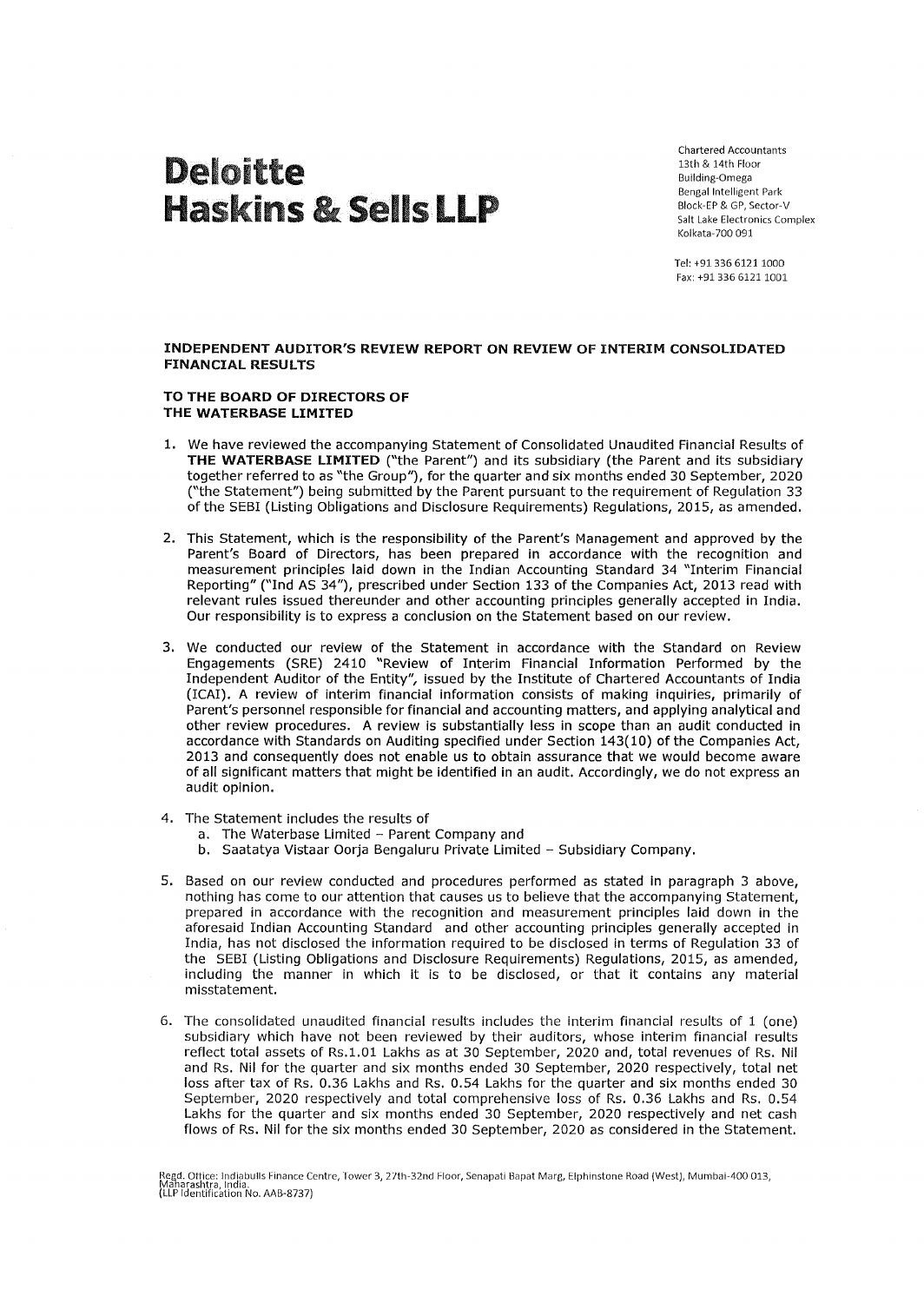## **Deloitte Haskins & Sells LLP**

According to the information and explanations given to us by the Management, these interim financial results are not material to the Group.

Our Conclusion on the Statement is not modified in respect of our reliance on the interim financial results certified by the Management.

> For **Deloitte Haskins & Sells LLP**  Chartered Accountants (Firm's Registration No. 117366W/W-100018)

> > $ABHJIT$   $\frac{Digitally~signed~by}{ABHJIT}$ BANDYOPADH<sup>8</sup>BANDYOPADHYAY<br>16:10:41 +05:30<sup>,</sup> 16:10:41 +05:30<sup>,</sup>

**Abhijit Bandyopadhyay**  Partner (Membership No. 054785) UDIN: 20054785AAAAFX8928

Kolkata, November 12, 2020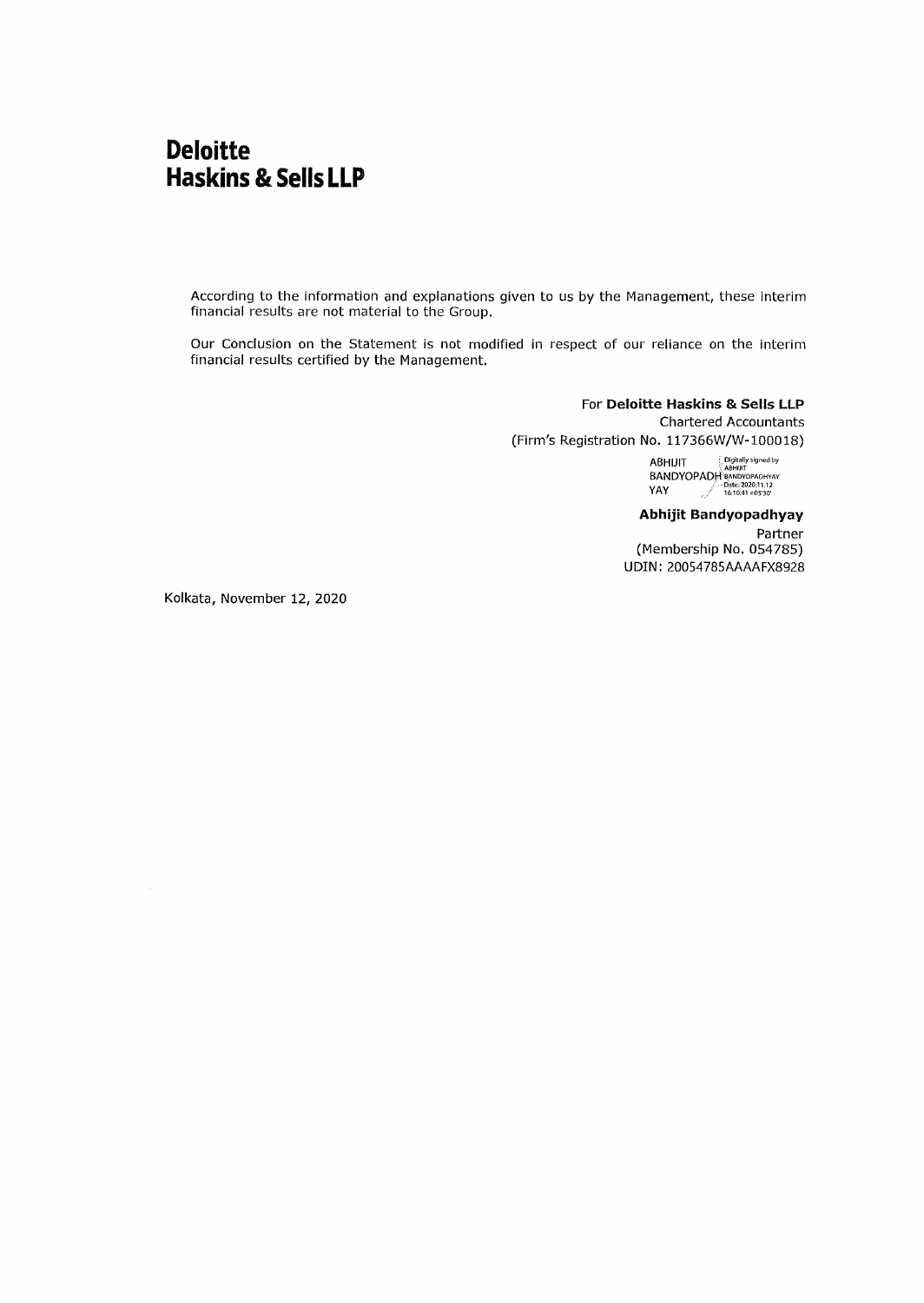

### **Q2 FY21** - **INVESTOR COMMUNICATION**

### The Waterbase Limited announces Q2 FY21 Results

Delayed stocking of second crop and curtailed farming activities in our key markets impacts recovery

Focus on Receivable management driving a gradual recovery, quality of revenues to improve

# Financial Highlights  $-$  Q2 FY21 r----------------------------------------7

- I<br>
I Reported Total Income of Rs. 68 crore I
	- PBT of Rs. 5.88 crore
- I I I PAT was Rs. 4.34 crore <sup>I</sup>L \_\_\_\_\_\_\_\_\_\_\_\_\_\_\_\_\_\_\_\_\_\_\_\_\_\_\_\_\_\_\_\_\_\_\_\_\_\_\_\_ <sup>I</sup>

**Chennai, November 10, 2020:** The Waterbase Ltd. (TWL), pioneer in the Indian Aquaculture Industry with integrated offerings of hatcheries, shrimp feed and fanncare products supported by shrimp processing capacities has announced its financial results for the quarter ended September 30, 2020.

### **CEO's message**

**Commenting on the results, Mr. Ramakanth V. Akula, CEO said,** *"Having started the year on a soft note, there was an improved macro environment for shrimp farming in Q2. Trends in farm-gate prices, availability of seeds and availability of migrant labour improved considerably towards the end of QI*  reviving interest from farmers towards shrimp cultivation. Despite some impact from monsoon rains which *deferred the stocking in July, there were several green shoots during Q2 indicating slight improvement in levels of stocking and farming activity on a quarter-on-quarter basis.* 

*Global shrimp consumption improved as out-of-home consumption increased in the summer months, While the retail segment remains strong, the mainstay food service segment continues to remain under stress. The outlook remains challenging by the re-emergence of Covid-19 cases in key consumption centres of USA and Europe and the possibility of a more severe second wave.* 

Raw material prices have been steady and prices of Soyabean are expected to remain stable on the back of *good monsoon season. Further, our efforts towards rationalizing costs should help us offset part of the impact on margins due to lower volumes and realizations.*